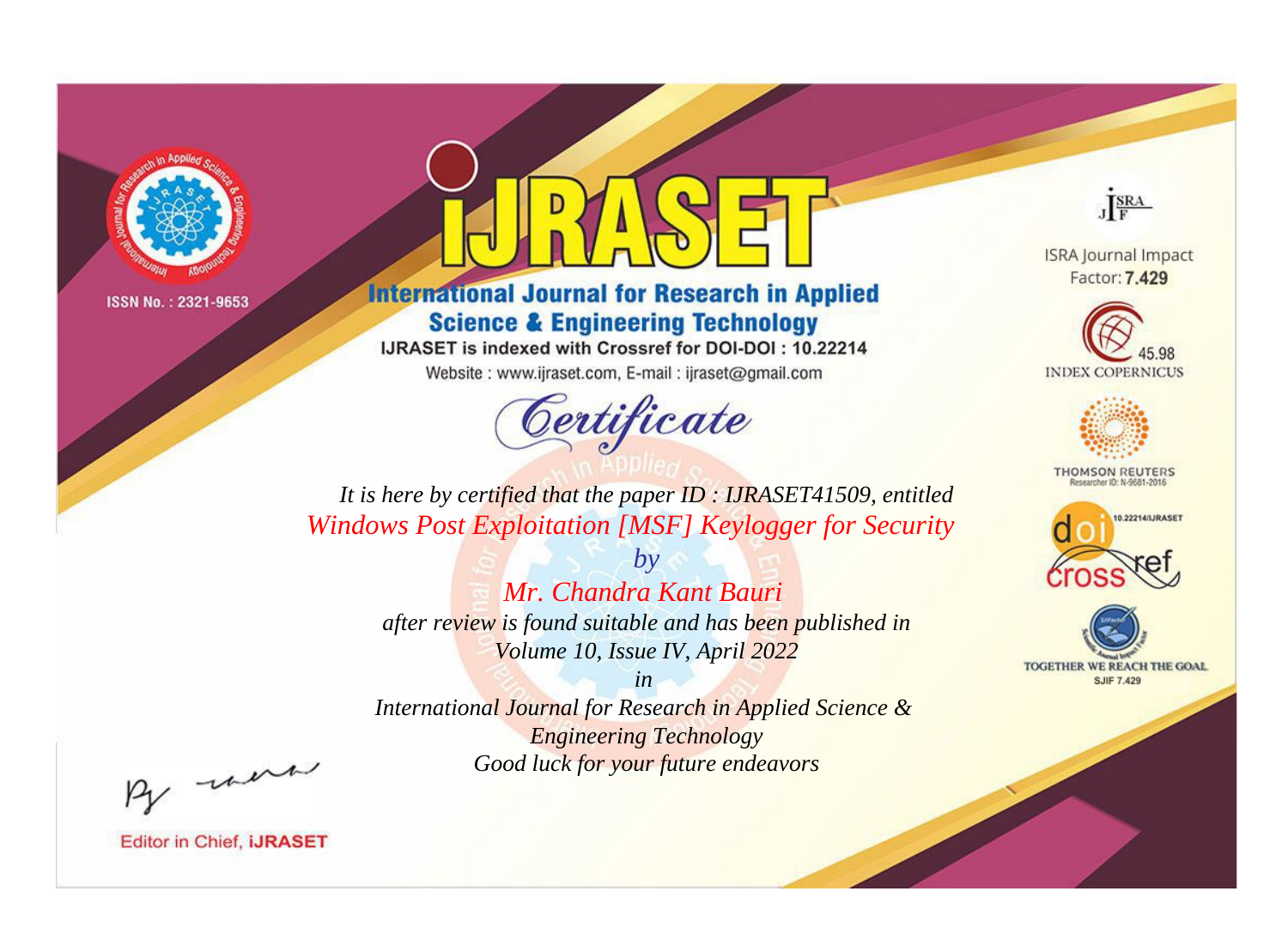

# **International Journal for Research in Applied Science & Engineering Technology**

IJRASET is indexed with Crossref for DOI-DOI: 10.22214

Website: www.ijraset.com, E-mail: ijraset@gmail.com



JERA

**ISRA Journal Impact** Factor: 7.429





**THOMSON REUTERS** 



TOGETHER WE REACH THE GOAL **SJIF 7.429** 

*It is here by certified that the paper ID : IJRASET41509, entitled Windows Post Exploitation [MSF] Keylogger for Security*

> *by Mr. Chetan Indulkar after review is found suitable and has been published in Volume 10, Issue IV, April 2022*

> > *in*

*International Journal for Research in Applied Science & Engineering Technology Good luck for your future endeavors*

By morn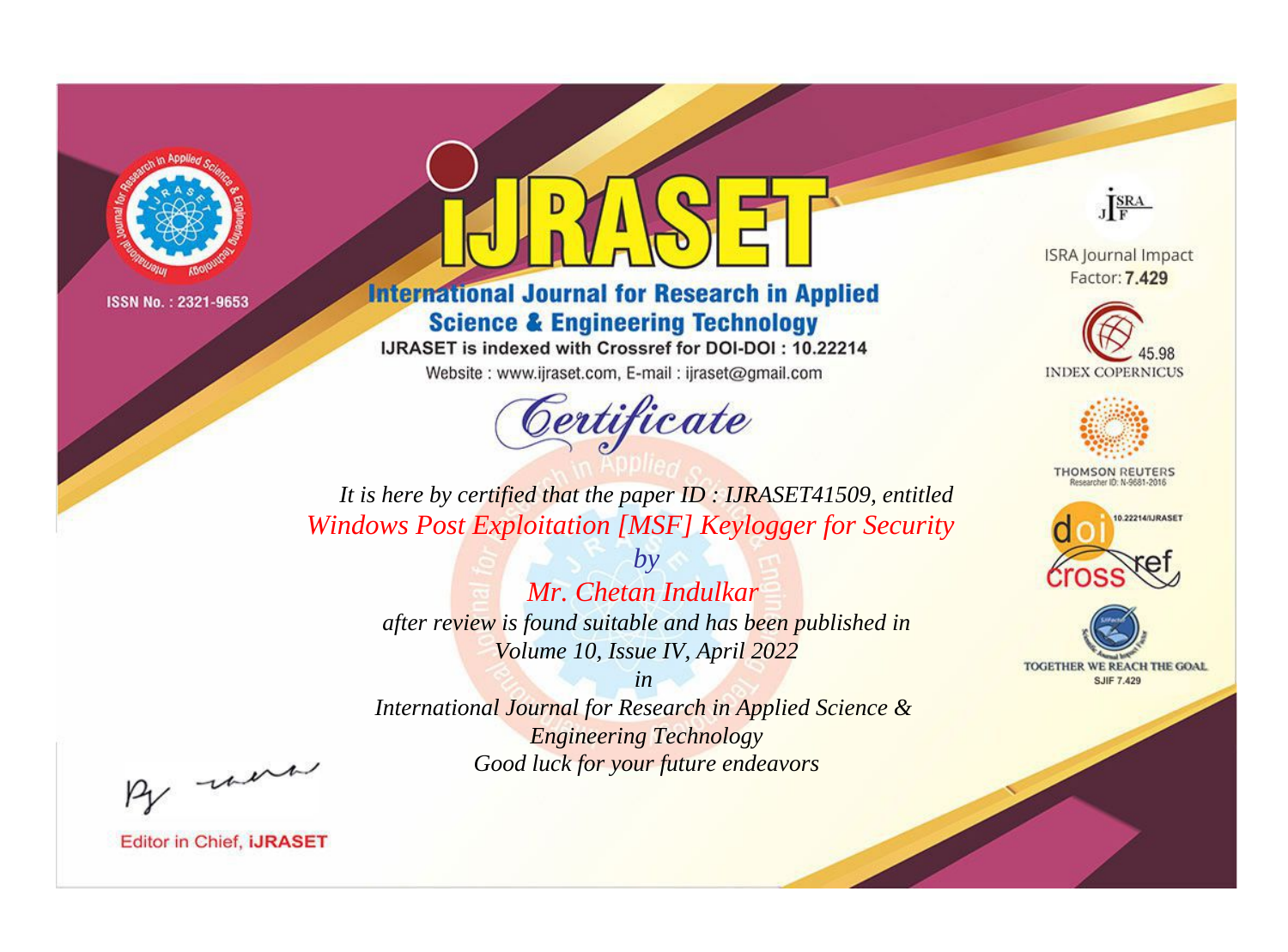

# **International Journal for Research in Applied Science & Engineering Technology**

IJRASET is indexed with Crossref for DOI-DOI: 10.22214

Website: www.ijraset.com, E-mail: ijraset@gmail.com



JERA

**ISRA Journal Impact** Factor: 7.429





**THOMSON REUTERS** 



TOGETHER WE REACH THE GOAL **SJIF 7.429** 

*It is here by certified that the paper ID : IJRASET41509, entitled Windows Post Exploitation [MSF] Keylogger for Security*

> *Mr. Shantanu Jadhav after review is found suitable and has been published in Volume 10, Issue IV, April 2022*

*by*

*in* 

*International Journal for Research in Applied Science & Engineering Technology Good luck for your future endeavors*

By morn